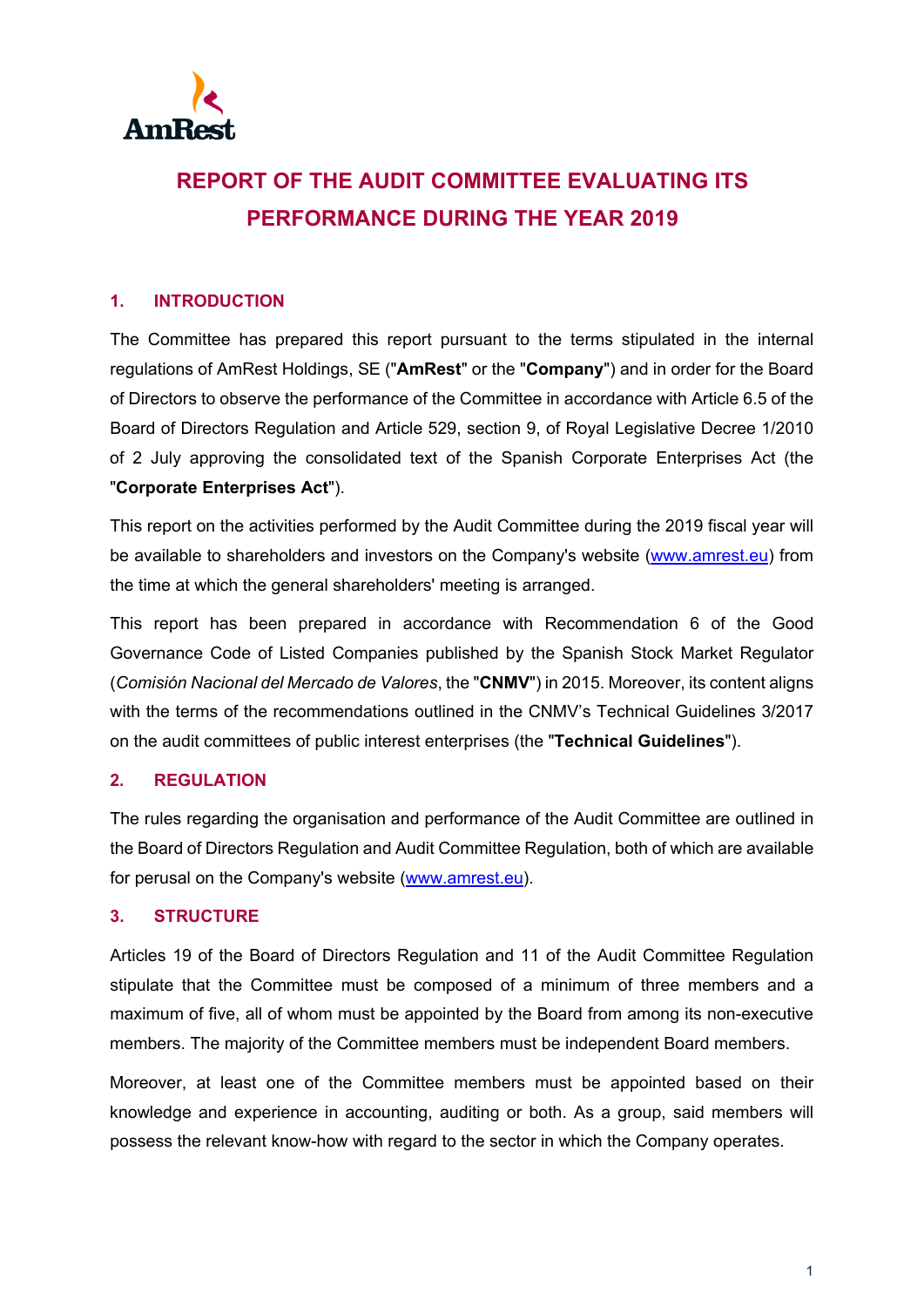

The Chairman of the Audit Committee must be an independent Board member and be replaced every four years. Re-election to this role is not permitted until at least one year has passed from stepping down.

The following changes to the structure of the Audit Committee were observed in the 2019 fiscal year:

- (i) José Parés Gutiérrez was a Committee member from 1 January to 14 May 2019, with the latter representing the date on which the Board modified the structure of the Audit Committee and Mr. Gutiérrez ceased to be a member.
- (ii) Emilio Fullaondo Botella was appointed a Committee member on 14 May 2019, the date on which he was named an external independent Board member through the co-option arrangement. On the same date, he was also appointed as Chairman of the Audit Committee, replacing Pablo Castilla Reparaz, who remains a Committee member.

Mr. Fullaondo, a Mexican national, has held senior management positions for more than 23 years in the beer industry, leading different areas related to the financial department of the Mexican beer group Grupo Modelo, including four years as Chief Financial Officer and later as Chief People Officer for Middle Americas at Belgian company AB InBev following its acquisition of Grupo Modelo, until his resignation in January 2019. He is also an Independent Director of Restaurant Brands, a company listed on the New Zealand Stock Exchange (NZX) and the Australian Securities Exchange (ASX).

Emilio holds a degree in Public Accounting and an MBA from the Instituto Tecnológico Autónomo de México (ITAM), as well as completing the Executive Management programme at the Instituto Panamericano de Alta Dirección de Empresa (IPADE).

Emilio's proven track record, vast experience and broad knowledge of financial matters guarantee that he will perform the duties entrusted to him in a proper, diligent and qualified manner.

In view of the above, the structure of the Audit Committee at 2019-year end was as follows:

- (i) Emilio Fullaondo Botella (Chairman), an external, independent AmRest Board member since 14 May 2019.
- (ii) Pablo Castilla (Member), an external, independent AmRest Board member since 12 March 2018.
- (iii) Mustafa Ogretici (Member), an external, independent AmRest Board member since 12 March 2018.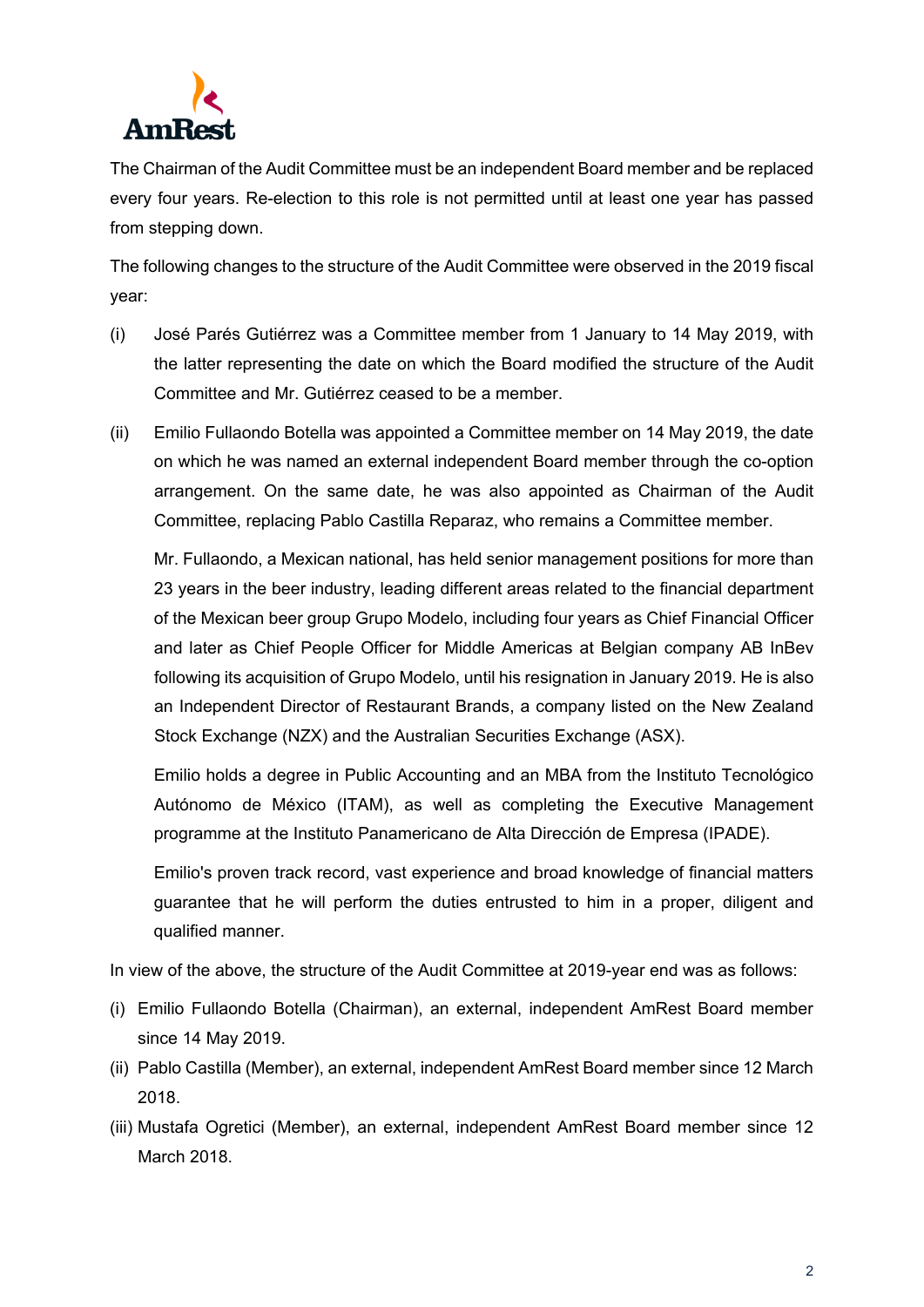

Pursuant to the terms of the Audit Committee Regulation, remaining as Non-member Secretary and Non-member Deputy Secretary respectively of the Audit Committee were Eduardo Rodríguez-Rovira and Jaime Tarrero Martos.

Information on each of the Audit Committee members, including their professional profiles and biographies, can be found on the Company's website [\(www.amrest.eu\)](http://www.amrest.eu/).

Upon being formed exclusively of non-executive members appointed by the Board, all of whom are independent members and with the chairman also being an independent Board member, the structure of the Committee in 2019 meets the requirements set out under the Corporate Enterprises Act, the Board of Directors Regulation and the Audit Committee Regulation.

Moreover, the Committee members' collective professional profiles and career history ensure that they have the relevant know-how of the sector in which AmRest operates.

# **4. MEETINGS HELD BY THE COMMITTEE DURING 2019 AND THEIR ATTENDEE PROFILE**

The Audit Committee meets as often as arranged and agreed by the Committee itself or the Chairman. A minimum of four meetings are held per year. One of the meetings must be used to assess the efficiency and compliance of the Company's corporate governance rules and procedures, as well as to prepare the financial information to be approved by the Board and included in the annual public documents.

Audit Committee meetings are deemed validly established when attended by the majority of its members, whether present themselves or represented, with resolutions passed by way of such majority.

The Audit Committee met on six occasions during the 2019 fiscal year, with all members in attendance at each session. Thus, enough meetings were held for the Committee to properly perform its duties.

Committee meetings were attended at all times by members of the AmRest management team. On certain occasions, and where necessary, the accounts auditors and internal auditor were also present. Said persons' attendance at the meetings was always by way of invitation from the Committee, although their participation was restricted to addressing the agenda items underpinning their particular invitation. At no point were non-AmRest members present during the decision-making sections of these meetings.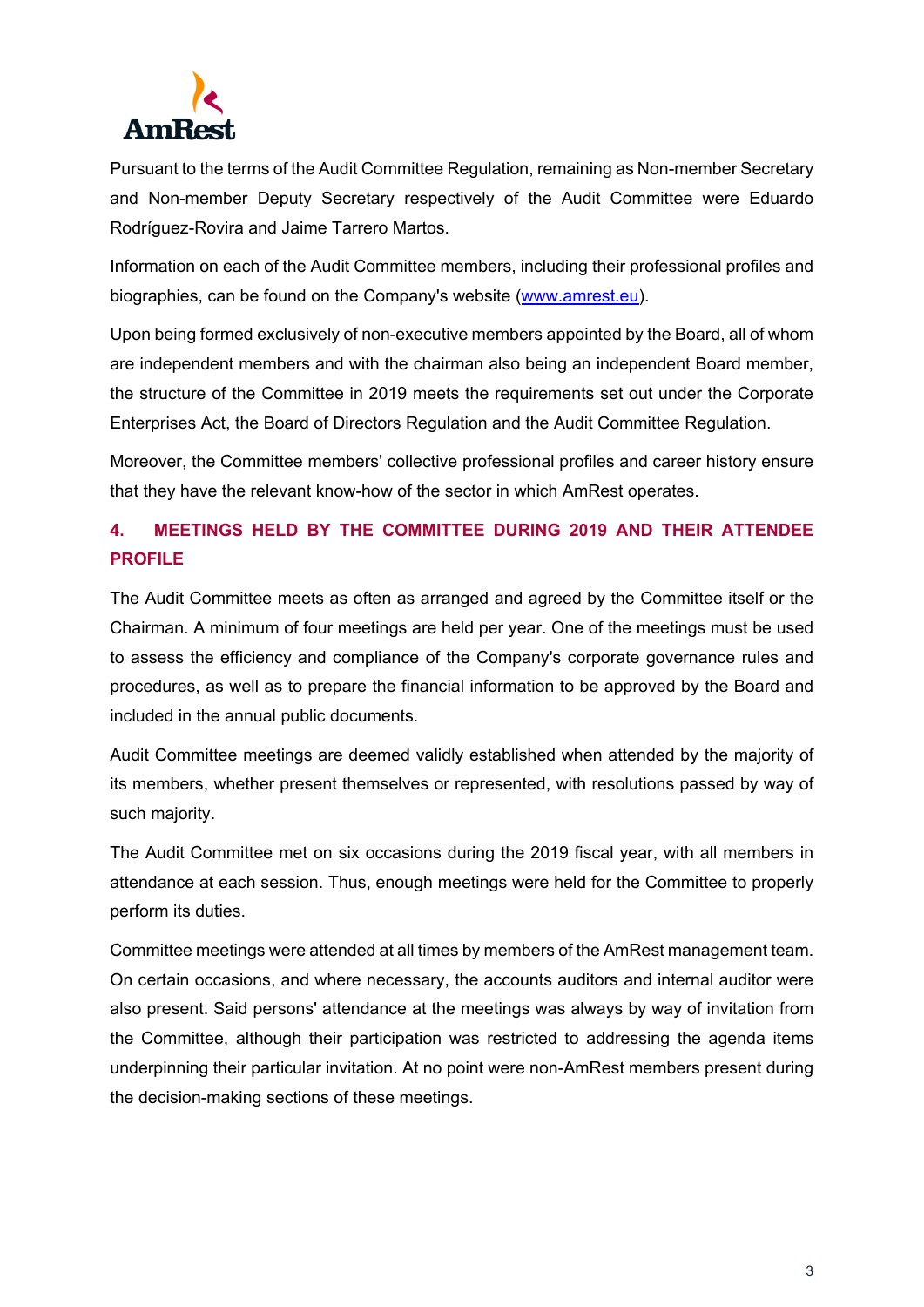

Moreover, the Company's accounts auditor, KPMG Auditores, S.L. ("**KPMG**") attended three formal Committee meetings in order to report on (i) the 2018 annual financial report, (ii) the limited review of the condensed consolidated financial statements and management report as at 30 June 2019 and (iii) the audit process for the 2020 fiscal year.

The internal auditor, global controller, group head of tax and members of the legal team also attended certain Committee meetings for reasons such as task coordination and project followup.

## **5. ACTIVITIES PERFORMED DURING THE 2019 FISCAL YEAR**

In fulfilment of the duties undertaken by virtue of Article 19 of the Board of Directors Regulation and Articles 5 to 10 of the Audit Committee Regulation, the Committee based its 2019 meetings on the following key activities:

#### **5.1. Review of the annual accounts and other cyclical financial information**

The Audit Committee reviewed the Company's individual and consolidated annual accounts for the 2018 fiscal year prior to them being drawn up by the Board of Directors. In this regard, the Audit Committee issued a favourable report to the Board of Directors prior to the preparation of the annual accounts. Moreover, the Committee oversaw the preparation and inclusion of the individual and consolidated quarterly and half-year financial information which the Board of Directors will disclose to the market and issue to the Spanish Stock Market Regulator (CNMV) as part of its duty to provide recurring information as a listed company.

There were no reservations found in the audit reports on AmRest's individual and consolidated annual accounts for the fiscal year ended 31 December 2018.

In addition, there are no reservations expected to be found in the audit reports on AmRest's individual and consolidated annual accounts for the fiscal year ended 31 December 2019.

#### **5.2. External audit**

The Audit Committee has overseen the relationships with external auditors, met with them several times during the fiscal year, and established the necessary lines of communication to receive information on any queries relating to the accounts auditing process. Moreover, the Committee has also presided over the fulfilment of the audit agreement, ensuring that the opinion on the annual accounts and key content of the audit report were drafted in a clear and accurate manner.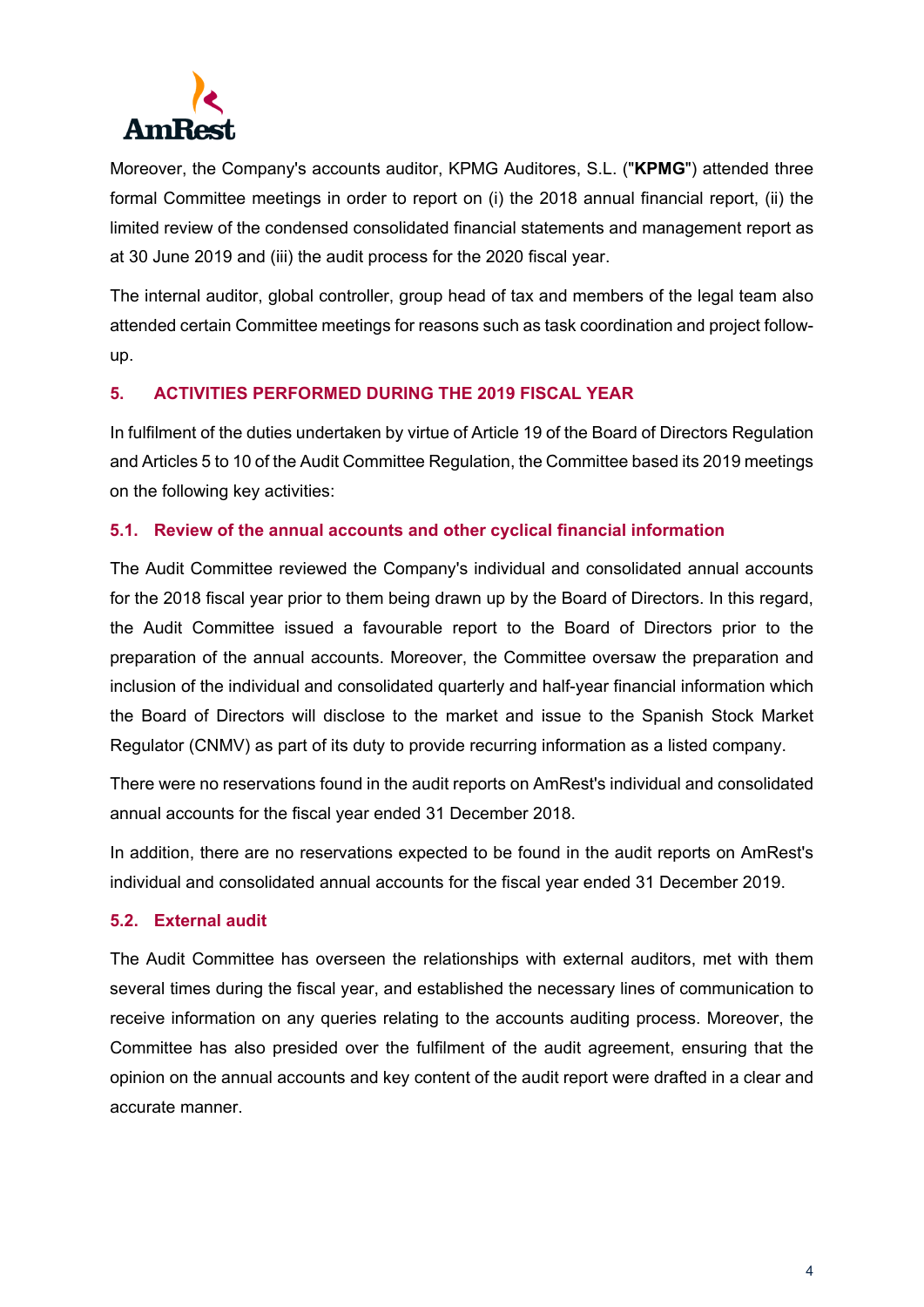

#### **5.3. Internal audit**

Throughout 2019, the Audit Committee performed the duties relating to the internal auditing of the Company as assigned thereto under the Board of Directors Regulation and Audit Committee Regulation, namely: (i) to safeguard the autonomy and efficiency of the internal audit function, ensuring the availability of sufficient resources and suitably-qualified personnel to perform these duties effectively; (ii) to approve the internal audit department's budget, the internal audit plan and the annual activity report, ensuring a pro-active approach and that the key focus of its activity is centred around the major risks to the Company and group; (iii) to receive regular activity-based information, dedicating every meeting some time to discuss the status of internal audit; and (iv) to verify that the senior management team duly takes on board the conclusions and recommendations set forth in its reports.

# **5.4. Compliance of corporate governance regulations and fulfilment of the obligations imposed on listed companies. Supervision of legal and tax affairs.**

In 2019, the Audit Committee oversaw compliance with the Internal Securities Market Conduct Regulation, the Board of Directors Regulation and, in general, the Company's rules on corporate governance. No key breaches of these regulations were reported. In the performance of its duties, the Audit Committee also oversees the group's legal and tax affairs.

#### **5.5. Linked transactions**

Regarding its advisory role on transactions with related parties as set out in Articles 19.4.(g).(iii) of the Board of Directors Regulation and 5.(g).(iii) of the Audit Committee Regulation, the Audit Committee has monitored the linked transactions executed by the Company and, where necessary, reported its findings back to the Board of Directors.

#### **5.6. Risk control and management**

In accordance with Articles 19.4.(b) of the Board of Directors Regulation and 5.(b) of the Audit Committee Regulation, the Audit Committee has overseen the effectiveness of the Company's internal control and its risk management systems. In this regard, the Audit Committee has regularly reviewed the internal control and risk management systems in order to identify and manage the key risks faced by the Company, as well as to spread awareness of them.

Against this backdrop, and in view of increasing concern among regulators over listed companies' internal control and risk management systems, the Committee has agreed to kick off a project dedicated to the comprehensive update to the global map of risks to which the Company and group are exposed.